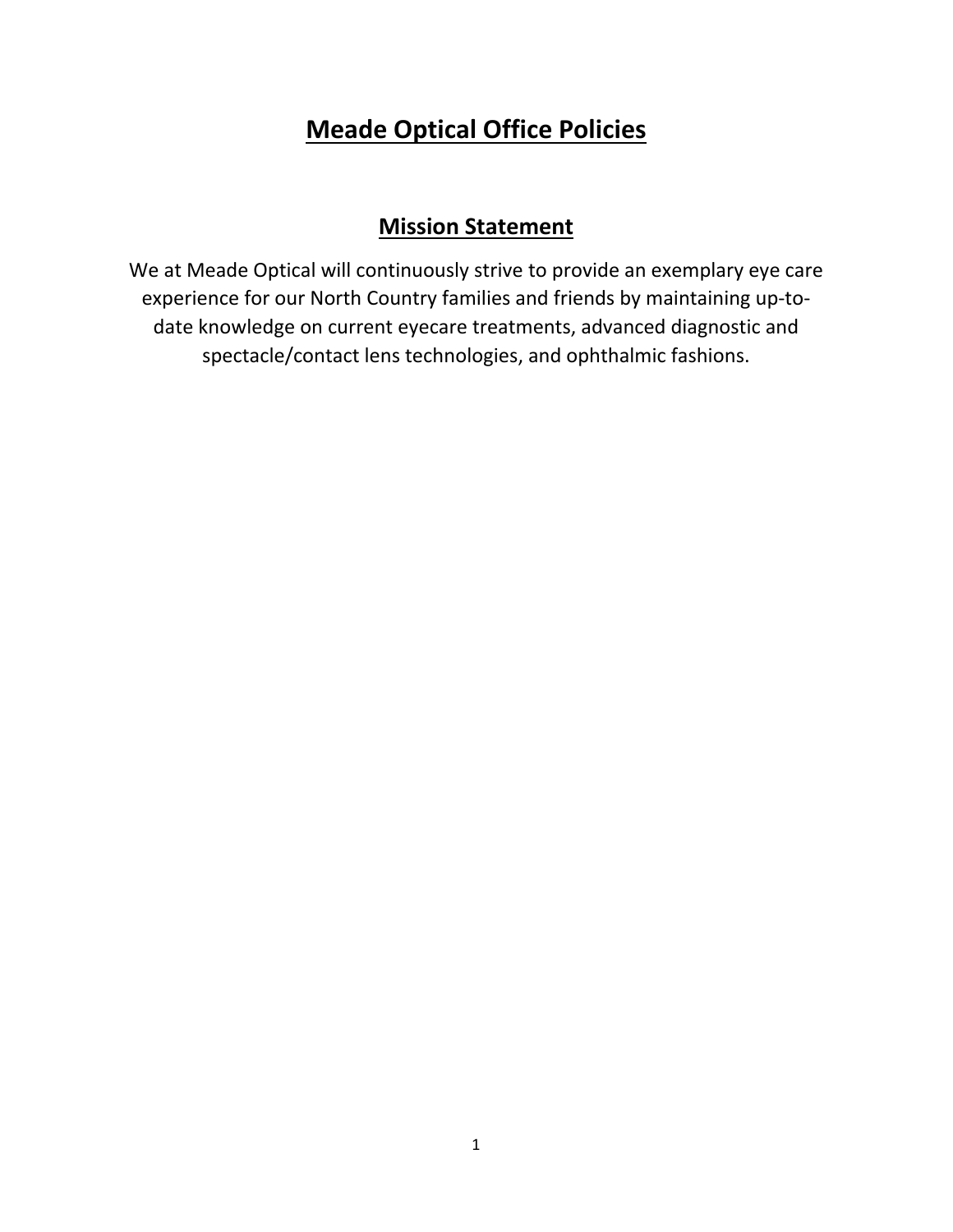# **Patient Conduct**

As per our mission statement above, we are dedicated to ensuring your eyecare needs are met in a quality setting. In return we request that you abide by the following rules of conduct.

- Arrive on time for your appointment. If you arrive more than 15 minutes late, the Meade Optical staff reserves the right to reschedule your appointment for another day.
- Attend all scheduled appointments. If more than three (3) appointments are missed within a 12-month period you may be subject to dismissal.
- Maintain a respectful relationship with the doctors and staff. This expectation extends to your family members and includes both words and actions.
- Follow the doctor's recommendations for quality care.
- Adhere to any agreement regarding any medications or materials prescribed.

Failure to comply with the above expectations is grounds for dismissal from the practice. If there are occasions when you must cancel or reschedule and appointment, please make every attempt to contact us at least 24 hours in advance so another patient may be seen during that appointment time.

# **HIPAA Privacy Practices**

Please review and sign the attached HIPAA privacy notice at the end of this booklet. This notice outlines your rights as a patient to secure your health information and our commitment to protecting your privacy.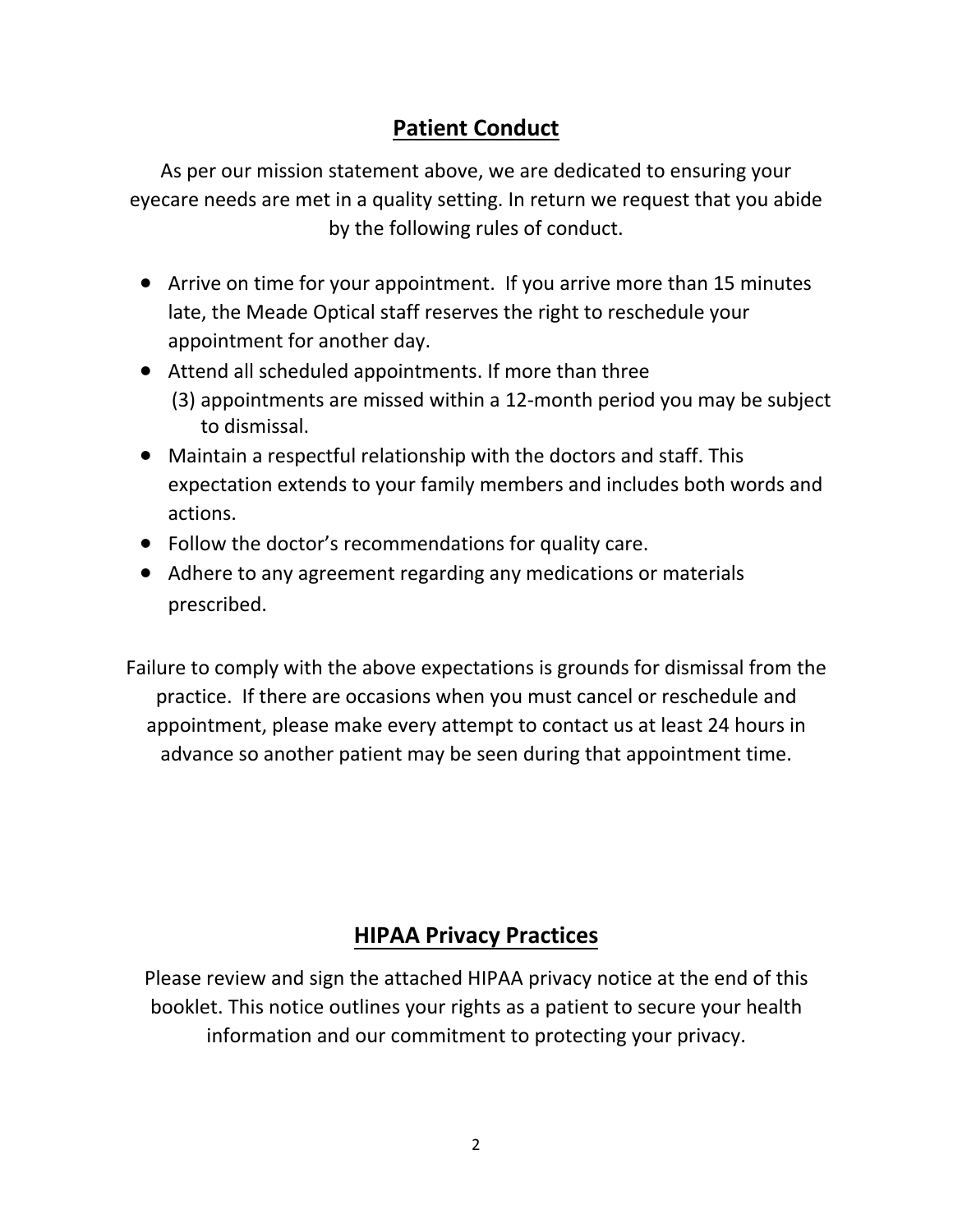# **Patient's Own Frame (POF) Policy**

We are committed to providing you with the best possible service for your eye health and eyewear. We understand that due to financial and/or sentimental value you may prefer to re-use your own frame rather than purchase a new one. If you decide to re-use your current frame, please understand that older frames are usually quite brittle and unpredictable while adjusting or being fitted with updated lenses. While we are happy to help accommodate your choice in eyewear, we cannot be held liable for any damage that may occur to frames outside their Meade Optical (1 year on all materials) or Insurance warranty period (variable depending on insurance). Thank you for your understanding, and rest assured that we will handle your frames with the utmost care.

# **Optical Orders**

Following the Covid-19 national crisis in 2020 many of our laboratories adopted new policies regarding orders and payment. As a result of these changes, we now require full payment prior to making any orders for spectacles or lenses. We're sorry for any inconvenience this causes, however we're confident that you will be completely satisfied with your new glasses!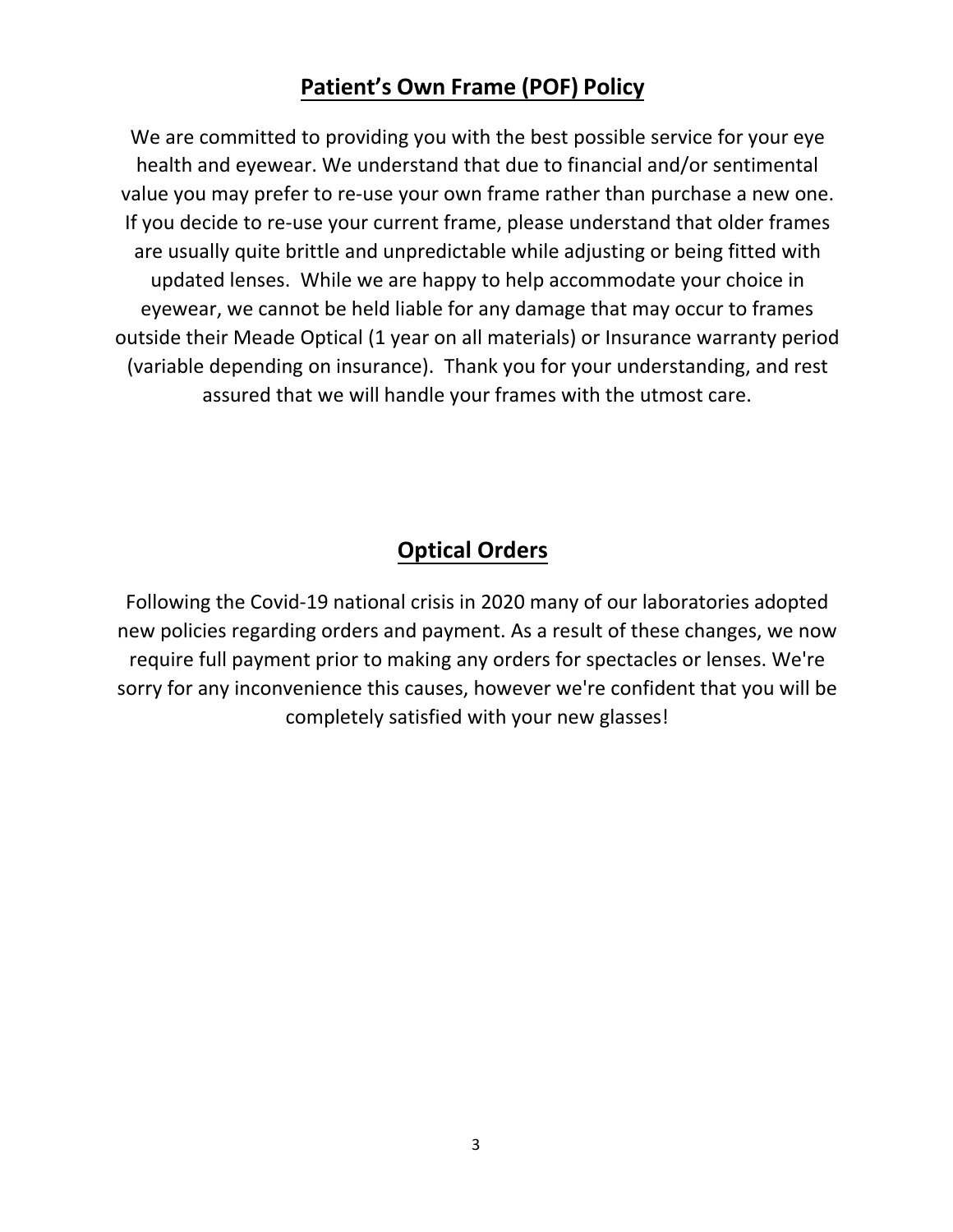## **Dilation Policy**

The health of your eyes is our number one priority. In order to most thoroughly examine your retina (the interior of your eye) for potentially serious conditions such as retinal tears, breaks, and detachments, we strongly recommend a dilated eye exam at least once per year. We understand that this may be inconvenient for many patients as dilation may temporarily impair near reading vision, cause excessive glare and/or discomfort due to abnormally high light sensitivity. We routinely supplement our examinations with ultra-widefield photographs known as Optomaps, however this technology is not a replacement for a dilated exam as it may miss key elements necessary for an accurate diagnosis. Barring any subjective symptoms indicative of retinal damage (ex: sudden increase in floaters, flashes of light, or visual field loss) we prefer to leave the decision for routine dilations to our patients. Please consider each of the following options and select your preference with the understanding that the final decision on dilation will be made by Dr. Knox based on your examination findings and history.

#### **If possible, I prefer NOT to be dilated during my appointment**

#### **I do not mind being dilated during my appointment**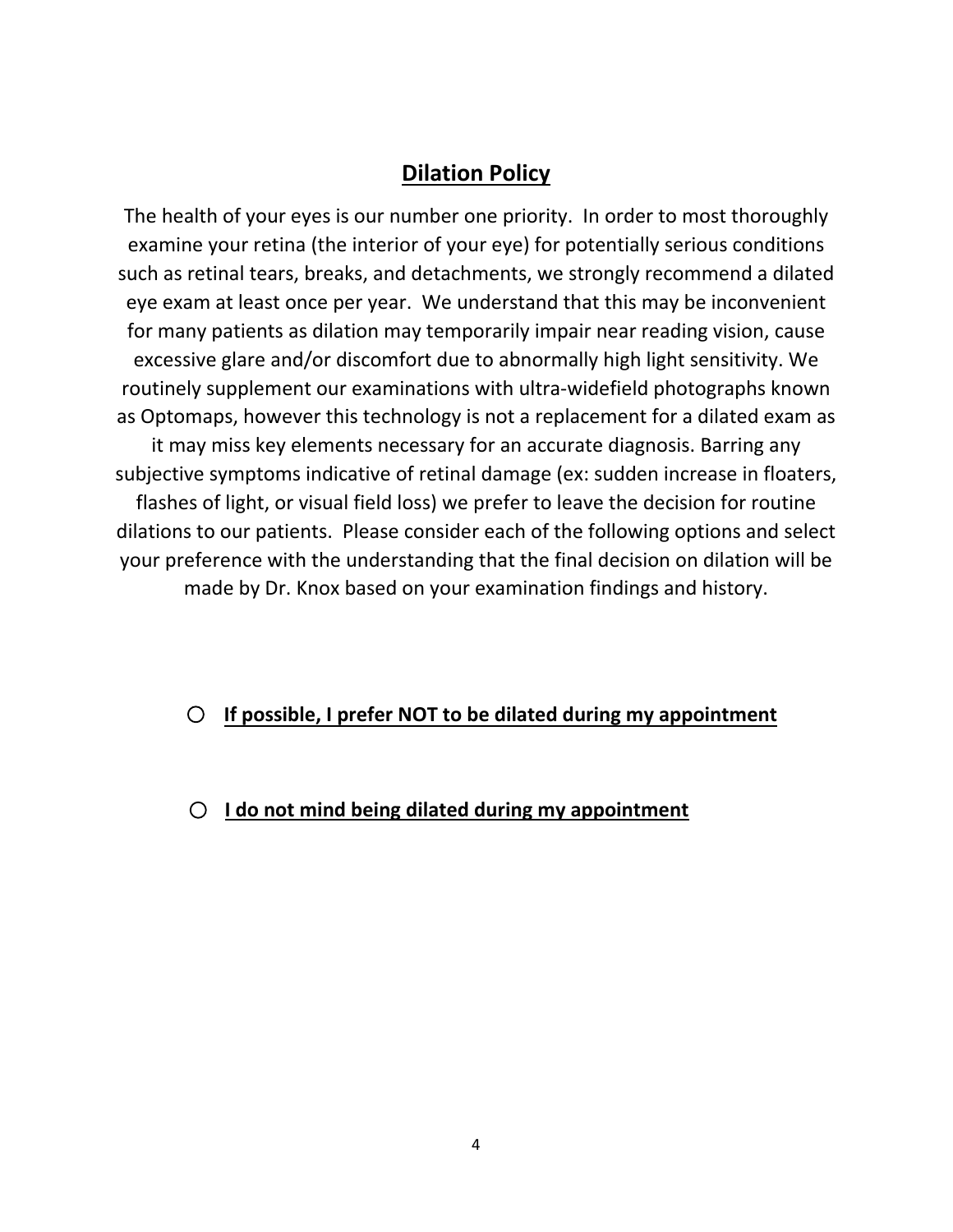# **Standard Soft Contact Lenses**

Based on your unique prescription and ocular physiology contact lenses may be a wonderful option for correcting your vision! You will have the opportunity to consult with Dr. Knox during your examination if you would like to consider contact lenses in addition to your prescribed glasses correction. Please be aware, contact lens fittings are a **distinctly different service** than a normal eye exam and are subject to different rules/fees based on your insurance provider. Our contact lens **service fees** are outlined below:

*Spherical* lenses (No Astigmatism correction required): \$50.00 *Toric* lenses (Made to correct Astigmatism): \$60.00 *Multifocal/Monovision* (bifocal): \$80.00

Service fees include an initial evaluation with Dr. Knox, trial contact lenses, Insertion and Removal (I&R) training, and any follow up appointments that may be necessary prior to the authorization of your prescription. All changes must be approved by Dr. Knox and may be subject to additional fitting charges.

Contact lens prescriptions expire **one year** after their authorization date and must be updated before any supply orders can be made after the expiration date. Depending on your authorized lens prescription, lens supplies may be ordered in 3, 6, or 12 month increments. Orders placed through our office over the phone or in-person will be shipped directly to your home free of charge or may be picked up at our office. All contact lens supply charges must be paid in full prior to the placement of the order. *\*Most insurance plans do not cover contact lens related expenses. The fees listed above are separate from any examination fees and copay amounts set by your insurance provider and are non-refundable. However, if your specific plan does cover contact fees and/or materials these fees will be adjusted and billed according to your benefits*.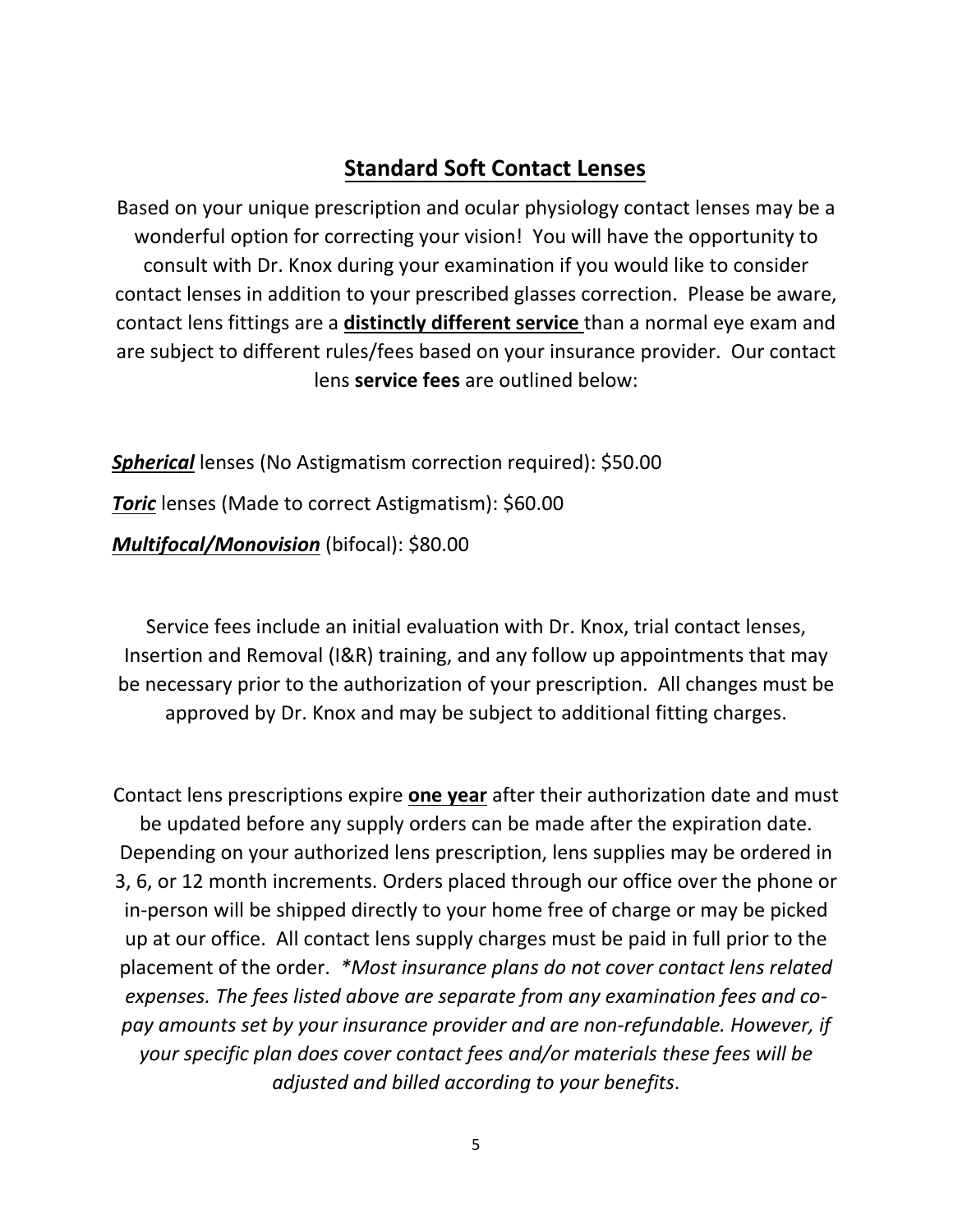# **Third Party Billing and Eyecare Insurance**

Optometrists are unique among healthcare providers due to the fact there are two distinctly different code sets that may be used to submit an examination claim to your insurance provider(s). Billing codes for routine eyecare may often be submitted to vision insurance providers (ex: Davis Vision, Vision Service Plan, Eyemed, March Vision, etc.), while medical evaluation codes may be submitted to medical insurance providers (ex: Blue Cross Blue Shield, UMR, Medicare, etc.) For this reason it is **absolutely necessary that you provide ALL insurance information prior to your examination** These tests and codes are selected as they pertain to your **Reason for Visit** as **determined by Dr. Knox** based on your medical history, current complaints, and examination findings. Dr. Knox reserves the right to code your examination and select ancillary tests based on his medical judgement and what he feels is best for your long-term eye health. Our insurance billing is overseen by an AAPC certified medical coder as well as a third party medical/optical billing company. These codes, once submitted upon completion of your exam, are **not subject to dispute or alteration** as they correspond to the medical findings documented in your record. If you have any questions regarding your insurance coverage or benefits, we urge you to contact your provider directly at the phone number on the back of your identification card.

## **Signature**

I hereby certify that I have received, read, understood, and will abide by the Meade Optical company policies outlined within this booklet. If I have any questions regarding these policies, I will consult a staff member prior to my appointment for clarification.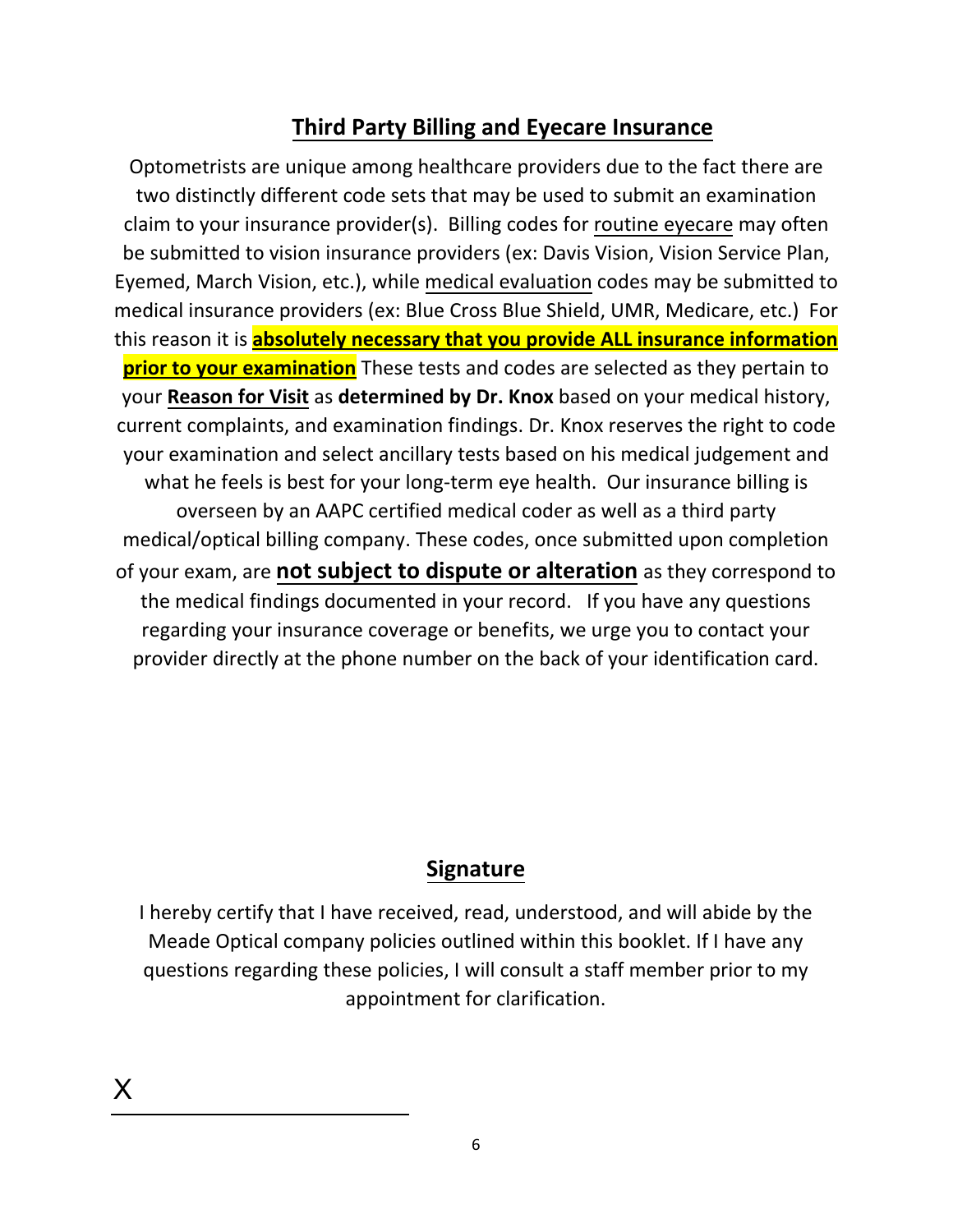# Notice of Privacy **Practices**

Prepared By: Abyde

Prepared For: Meade Opticians, Inc 1000 Washington Street Watertown, NY 13601 315-786-3937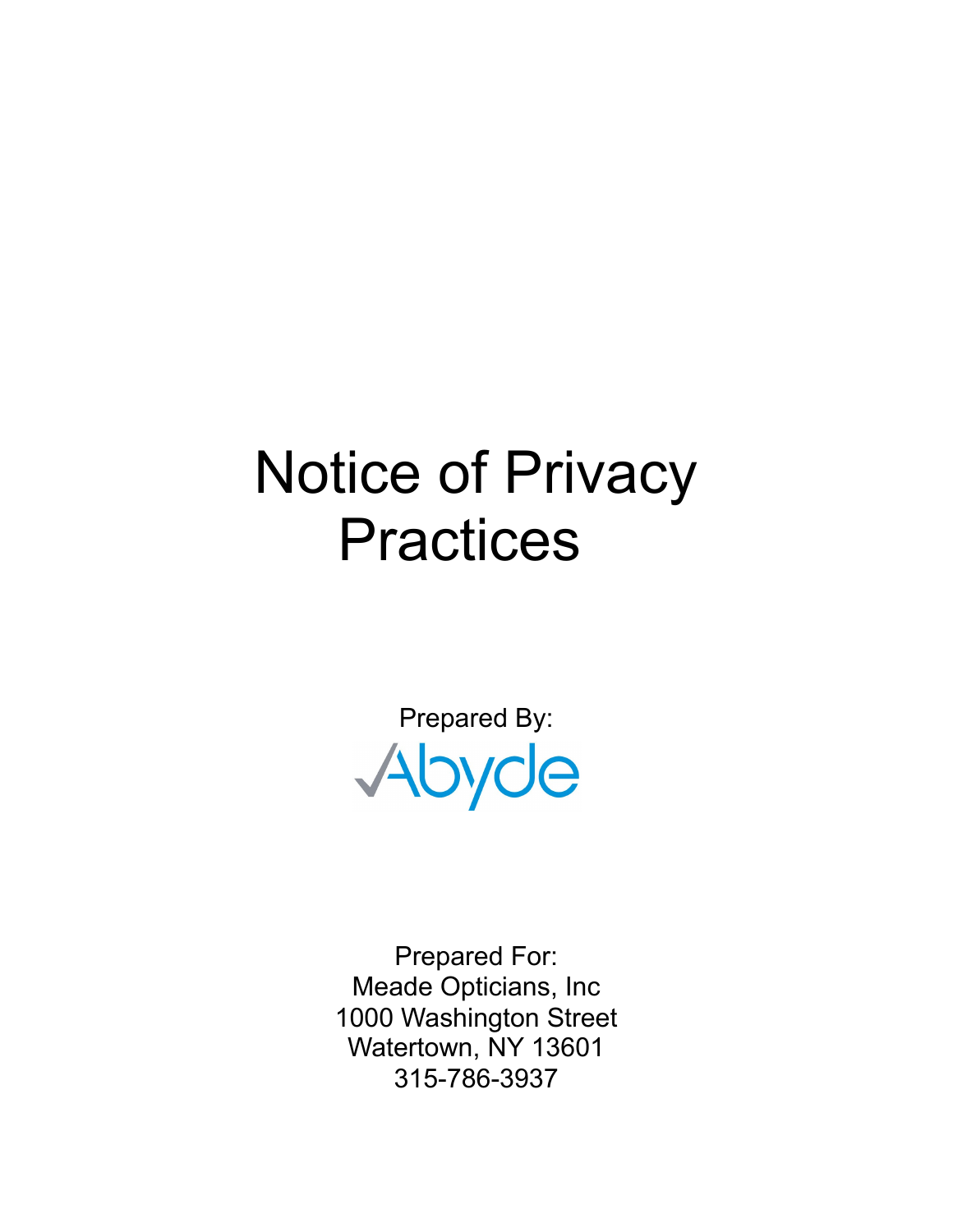# **Notice of Privacy Practices**

Effective 2020

# **Your Information. Your Rights. Our Responsibilities.**

This notice describes how medical information about you may be used and disclosed and how you can get access to this information. Please review it carefully.

# **Your Rights**

When it comes to your health information, you have certain rights. This section explains your rights and some of our responsibilities to help you.

#### **Get an electronic or paper copy of your medical record**

- You can ask to see or get an electronic or paper copy of your medical record and other health information we have about you. Ask us how to do this.
- We will provide a copy or a summary of your health information, usually within 30 days of your request. We may charge a reasonable, cost-based fee.

#### **Ask us to correct your medical record**

- You can ask us to correct health information about you that you think is incorrect or incomplete. Ask us how to do this.
- We may say "no" to your request, but we'll tell you why in writing within 60 days.

#### **Request confidential communications**

- You can ask us to contact you in a specific way (for example, home or office phone) or to send mail to a different address.
- We will say "yes" to all reasonable requests.

#### **Ask us to limit what we use or share**

 You can ask us not to use or share certain health information for treatment, payment, or our operations. We are not required to agree to your request, and we may say "no" if it would affect your care.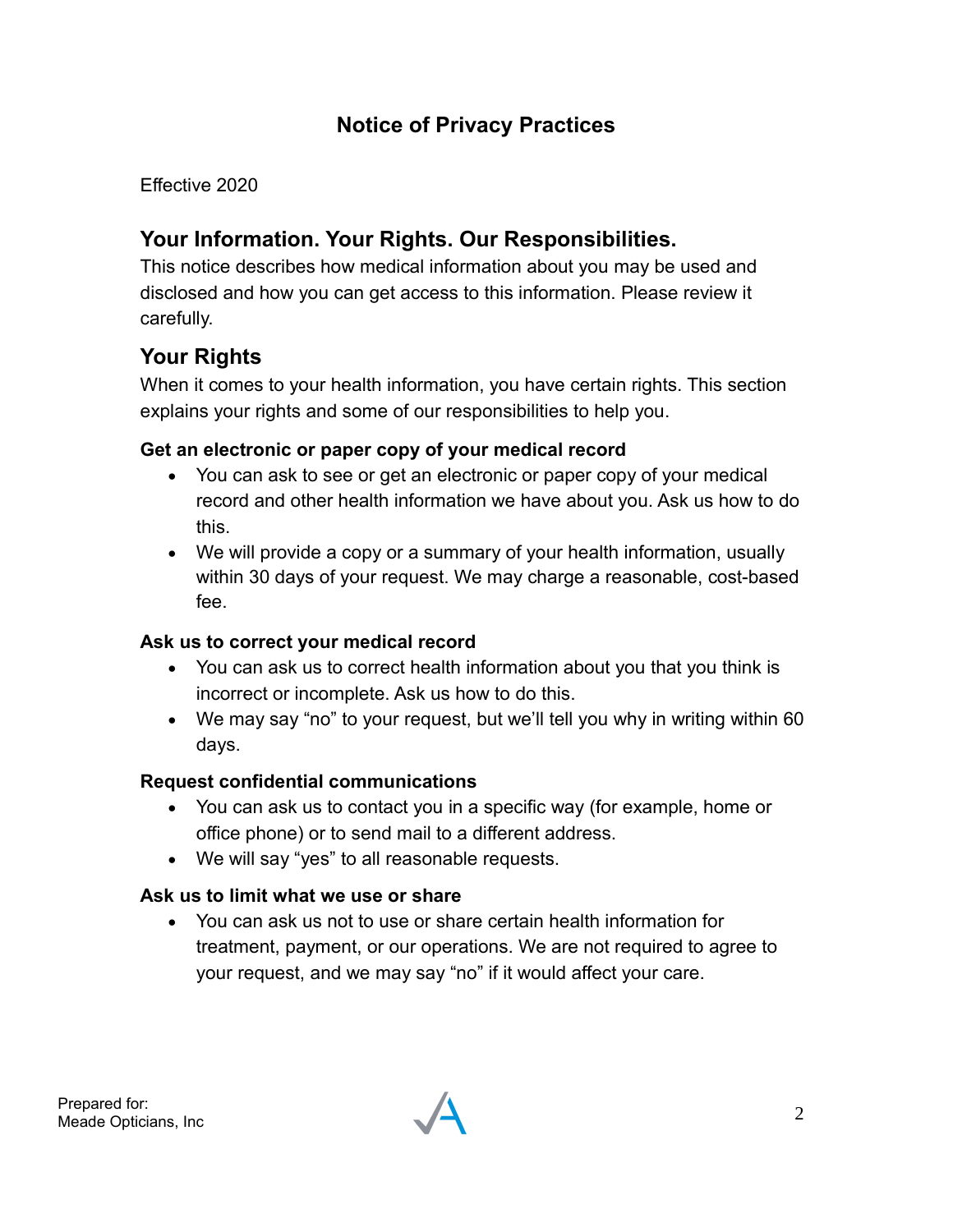• If you pay for a service or health care item out-of-pocket in full, you can ask us not to share that information for the purpose of payment or our operations with your health insurer. We will say "yes" unless a law requires us to share that information.

#### **Get a list of those with whom we've shared information**

- You can ask for a list (accounting) of the times we've shared your health information for six years prior to the date you ask, who we shared it with, and why.
- We will include all the disclosures except for those about treatment, payment, and health care operations, and certain other disclosures (such as any you asked us to make).

#### **Get a copy of this privacy notice**

You can ask for a paper copy of this notice at any time, even if you have agreed to receive the notice electronically. We will provide you with a paper copy promptly.

#### **Choose someone to act for you**

- If you have given someone medical power of attorney or if someone is your legal guardian, that person can exercise your rights and make choices about your health information.
- We will make sure the person has this authority and can act for you before we take any action.

#### **File a complaint if you feel your rights are violated**

- You can complain if you feel we have violated your rights by contacting us using the information on page 1.
- You can file a complaint with the U.S. Department of Health and Human Services Office for Civil Rights by sending a letter to 200 Independence Avenue, S.W., Washington, D.C. 20201, calling 1-877-696-6775, or visiting [www.hhs.gov/ocr/privacy/hipaa/complaints/.](http://www.hhs.gov/ocr/privacy/hipaa/complaints/)
- We will not retaliate against you for filing a complaint.

#### **Your Choices**

For certain health information, you can tell us your choices about what we share. If you have a clear preference for how we share your information in the situations described below, talk to us. Tell us what you want us to do, and we will follow your instructions.

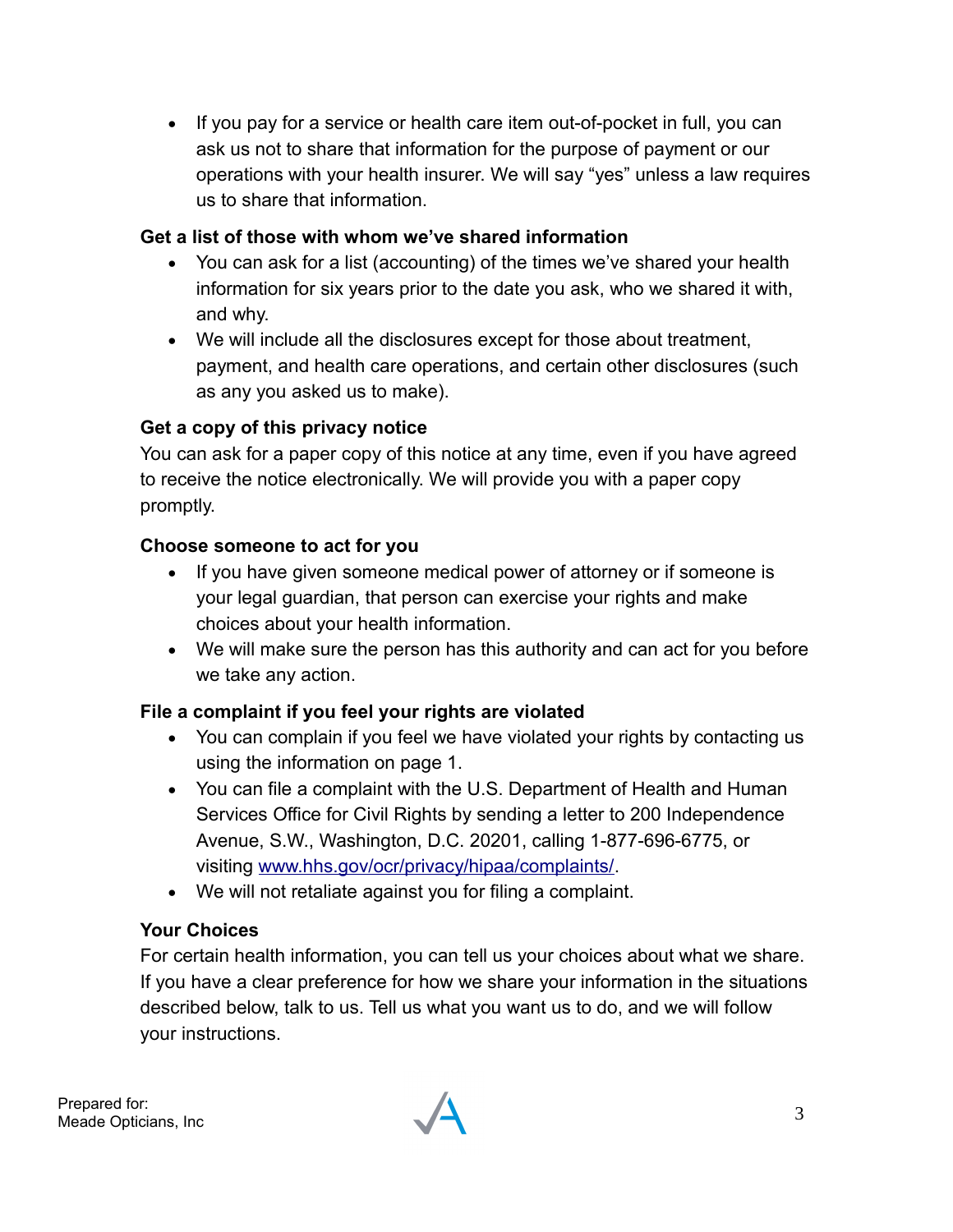In these cases, you have both the right and choice to tell us to:

- Share information with your family, close friends, or others involved in your care
- Share information in a disaster relief situation
- Include your information in a hospital directory

If you are not able to tell us your preference, for example if you are unconscious, we may go ahead and share your information if we believe it is in your best interest. We may also share your information when needed to lessen a serious and imminent threat to health or safety.

In these cases we never share your information unless you give us written permission:

- Marketing purposes
- Sale of your information
- Most sharing of psychotherapy notes

In the case of fundraising:

 We may contact you for fundraising efforts, but you can tell us not to contact you again.

## **Our Uses and Disclosures**

#### **How do we typically use or share your health information?**

We typically use or share your health information in the following ways:

#### **Treat you**

 We can use your health information and share it with other professionals who are treating you.

*Example: A doctor treating you for an injury asks another doctor about your overall health condition.*

#### **Run our organization**

 We can use and share your health information to run our practice, improve your care, and contact you when necessary.

*Example: We use health information about you to manage your treatment and services.*

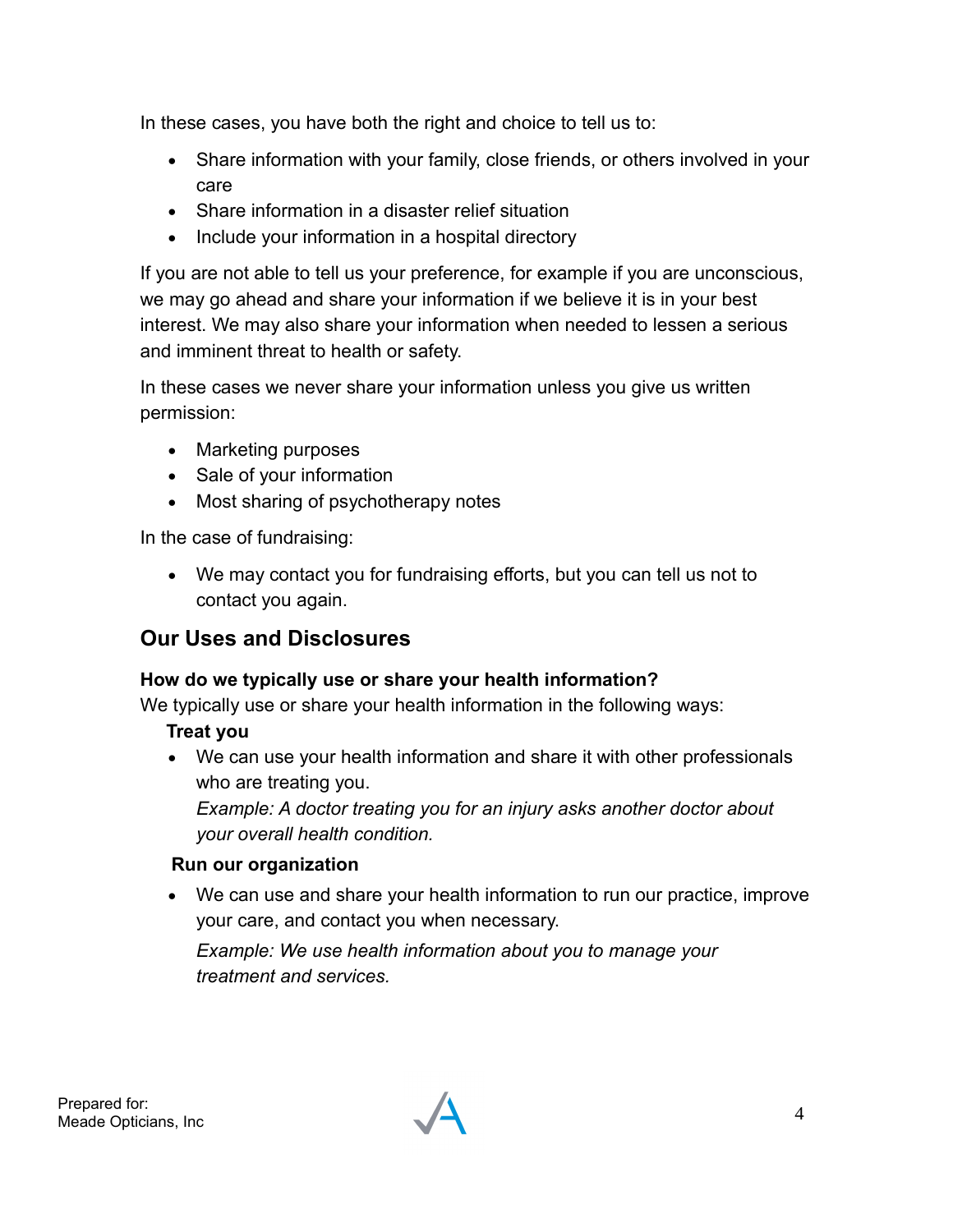#### **Bill for your services**

 We can use and share your health information to bill and get payment from health plans or other entities.

*Example: We give information about you to your health insurance plan so it will pay for your services.*

#### **How else can we use or share your health information?**

We are allowed or required to share your information in other ways – usually in ways that contribute to the public good, such as public health and research. We have to meet many conditions in the law before we can share your information for these purposes. For more information see:

[www.hhs.gov/ocr/privacy/hipaa/understanding/consumers/index.html](http://www.hhs.gov/ocr/privacy/hipaa/understanding/consumers/index.html)

#### **Help with public health and safety issues**

We can share health information about you for certain situations such as:

- Preventing disease
- Helping with product recalls
- Reporting adverse reactions to medications
- Reporting suspected abuse, neglect, or domestic violence
- Preventing or reducing a serious threat to anyone's health or safety

#### **Do research**

We can use or share your information for health research.

#### **Comply with the law**

We will share information about you if state or federal laws require it, including with the Department of Health and Human Services if it wants to see that we're complying with federal privacy law.

#### **Respond to organ and tissue donation requests**

We can share health information about you with organ procurement organizations.

#### **Work with a medical examiner or funeral director**

We can share health information with a coroner, medical examiner, or funeral director when an individual dies.